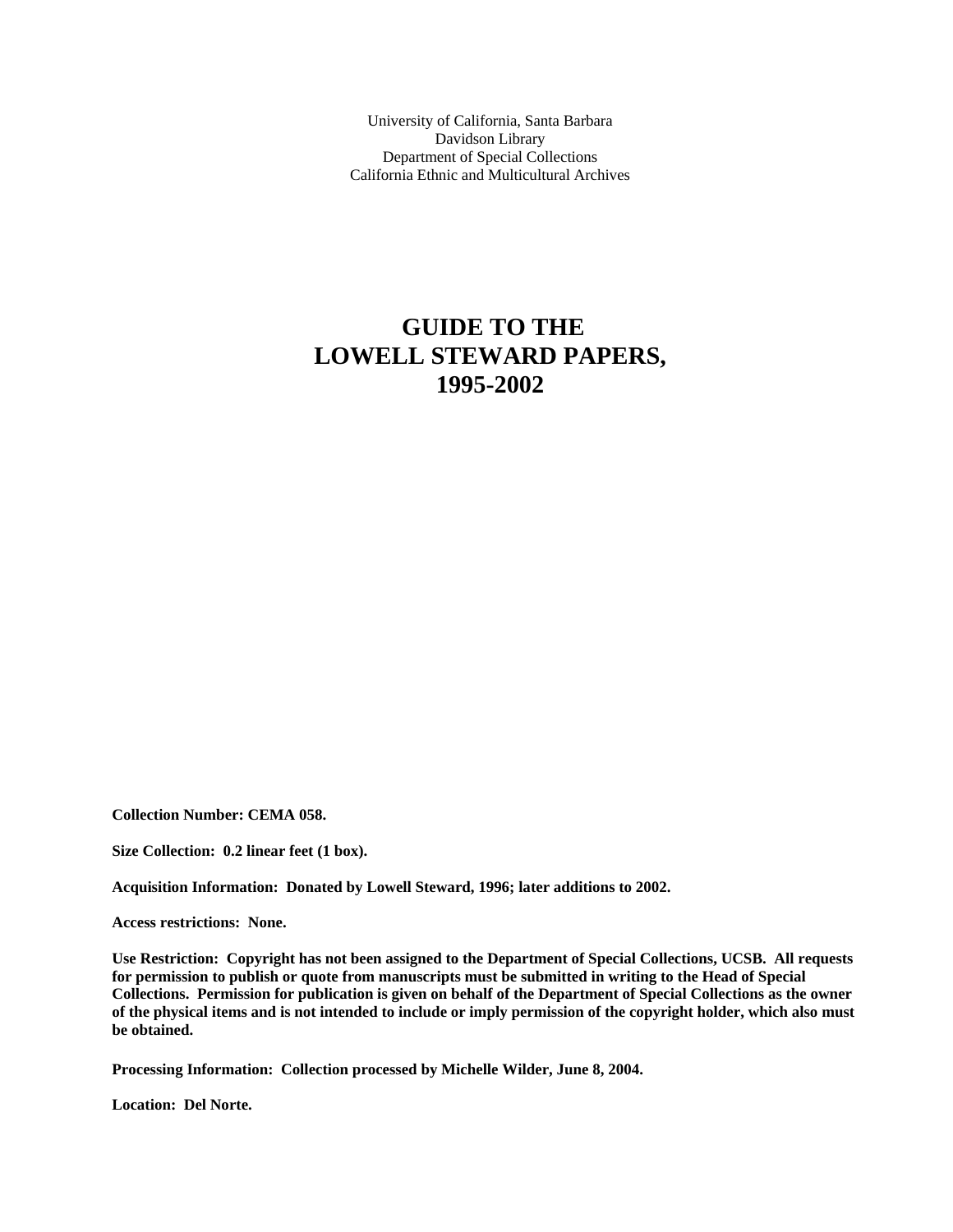## **BIOGRAPHICAL SKETCH**

The Lowell Steward Papers mainly consist of materials relating to Lowell Steward's history in the Tuskegee Airmen's 332<sup>nd</sup> Fighter Group. Steward was captain of the Santa Barbara State College (later known as UCSB) basketball team when Pearl Harbor was bombed in 1941. The day after the attack, Steward, along with other members of the team, went to a recruiting office in Santa Barbara to sign up with the army. All of the members of the team were accepted, except for Steward – the only African American on the team. Steward was instead told to report to his draft board in Los Angeles, which he did. Steward was told at this time to go home and wait until he was contacted. While he waited, Steward returned to school, continued playing basketball and graduated with a bachelors degree in physical education in June of 1942.

On July 28, 1942, Steward had waited long enough, and with no contact from his draft board, he enlisted in the Army Air Corps. Steward chose the air corps specifically because, "They said black people couldn't fly. I said I know that's not true and I joined up to prove it." Steward, however, would have to wait three more months; his recruiter told him the same thing that his draft board had told him: to go home and wait. When summer passed and no word came, Steward contacted the recruiting office, which told him they thought he had already gone. Steward recalls: "I said, 'I'm still here.' So they sent me to Tuskegee [Army Air Field in Tuskegee, Alabama]."

After additional training at Selfridge Air Field in Michigan, Steward's outfit, The 100<sup>th</sup> Fighter Squadron, was shipped out to Italy, arriving in Naples in January 1944. For almost six months the 100<sup>th</sup> Fighter Squadron pulled sea air patrol duty, flying out of Capodichino 'Air Base in Naples. Steward completed 96 missions before his unit became part of the 15<sup>th</sup> Air Force in June 1944. The 100<sup>th</sup> Fighter Squadron was then transferred to Ramitelli Air Base where they began escorting bombers – the task for which the Tuskegee Airmen are most remembered today. Harold Wilder Jr. wrote the following in his World War II memoirs: "I don't know where they were stationed. All I know is that after we were flying three-plus hours there they were, suddenly appearing off our wings, joining us…These pilots obviously had a lot to prove, and prove it they did! May the Lord bless them, and the rest of us respect them." Steward flew fighter missions with bomber planes until April 1945 when he was shipped back to Tuskegee AAF to become a flight instructor. He was discharged as captain on July 28, 1946, four years to the day since his enlistment.

When Steward returned to his home city of Los Angeles, again, he faced discrimination. He tried to purchase a house in a GI-financed tract and was denied. That's when he started a career in real estate that would last 40 years. He became a member of Realtift, a black real estate organization and he became one of the first blacks to become a realtor in Los Angeles. He would later go on to become a real estate appraiser.

Steward was the President and founder of the Los Angeles Chapter of Tuskegee Airmen Inc., the chapter was established in 1974. Steward is a recipient of the Distinguished Flying Cross Air Medal.

On June 5, 2004, the UCSB Alumni Association honored Lowell Steward with the Lifetime Achievement Award for Public Service.

## **SCOPE NOTE**

The Lowell Steward Papers contains photographs, some correspondence, published articles (newspaper and internet), and a small number of items relating to his involvement with the Tuskegee Airmen.